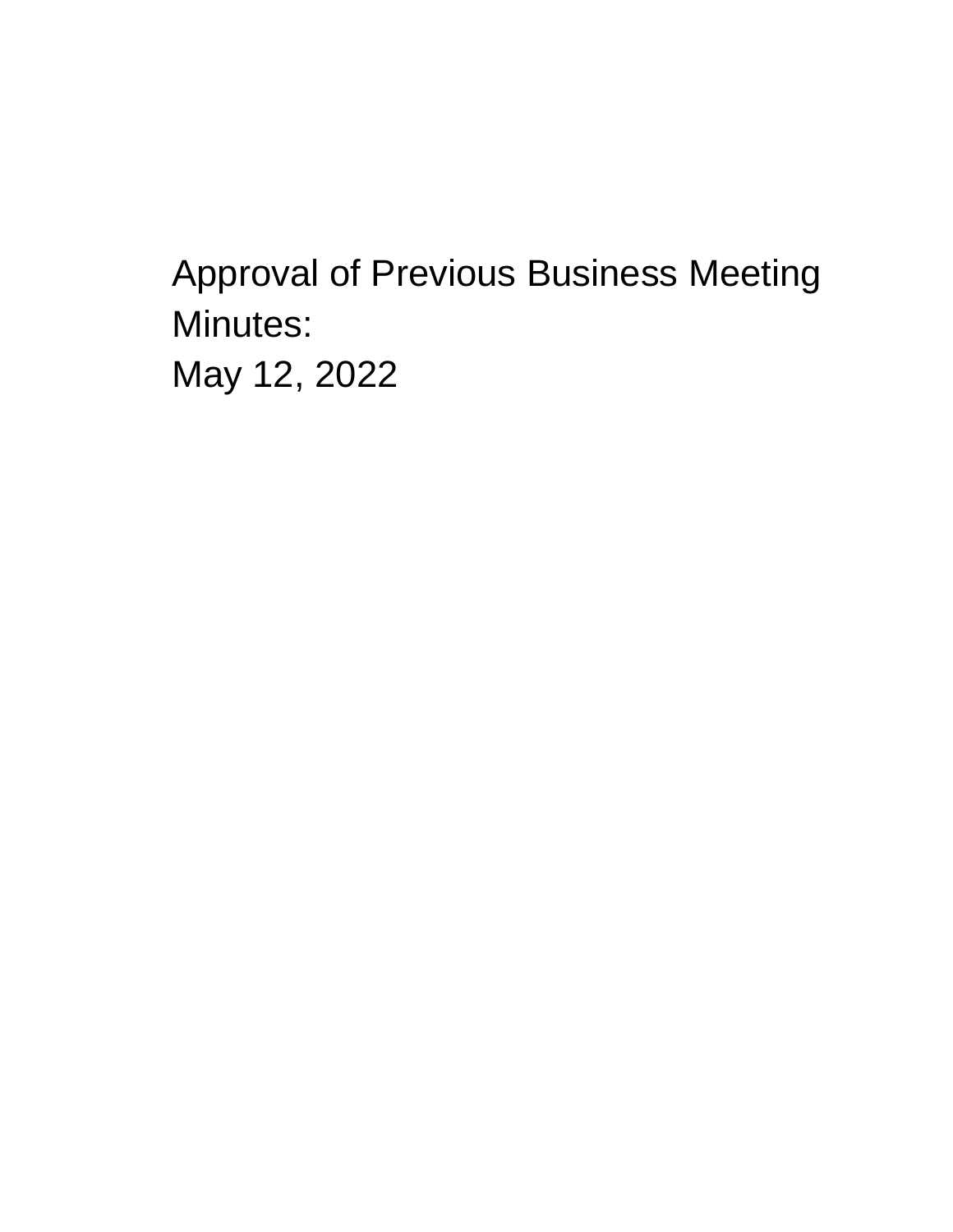#### **BOARD OF COUNTY COMMISSIONERS BUSINESS MEETING MINUTES**

*A complete video copy and packet including staff reports of this meeting can be viewed at*  <https://www.clackamas.us/meetings/bcc/business>

**Thursday, May 12, 2022 – 10:00 AM Virtual Meeting via Zoom and in Person**

**PRESENT: Chair Tootie Smith Commissioner Sonya Fischer Commissioner Paul Savas Commissioner Mark Shull Commissioner Martha Schrader**

#### **CALL TO ORDER**

**Roll Call** 

**Pledge of Allegiance** 

#### **I. CONSENT AGENDA** *<https://www.clackamas.us/meetings/bcc/business>*

#### **A. Clackamas County Sheriff's Office**

1. Requesting Approval of an Amendment to the Intergovernmental Agreement between the Clackamas County Sheriff's Office and the Oregon Department of Transportation to increase the reimbursement percentage and reduce the matching fund requirement on the Oregon Motor Carrier Safety Action Plan. Amendment reduces the County's matching obligation from \$3,747.50 to \$1,250 and increases the reimbursement amount from \$21,252.50 to \$23,750, Agreement value remains at \$25,000. Funding is through budgeted County General Funds.

#### **B. Elected Officials**

1. Approval of April 5, 2022 Business Meeting Minutes – *BCC*

#### **C. County Administration**

1. Approval of a Fiscal Year 2022-2023 Work and Financial Plan with the US Department of Agriculture Wildlife Services for Predator Management. Agreement not to exceed \$125,049.16. \$87,854.60 funded through budgeted County General funds, \$37,194.56 funded through State and Federal Funds.

#### **D. Finance**

1. Approval of a Resolution Acknowledging Expenditures in Excess of Appropriations and Describing Corrective Action in Accordance with ORS 297.466 and the Omission of a Major Fund, both of which occurred in Fiscal Year 2021. Excess expenditures totaled \$299,928, funded through a grant to the Department of Health, Housing, and Human Services. No County General Funds are involved.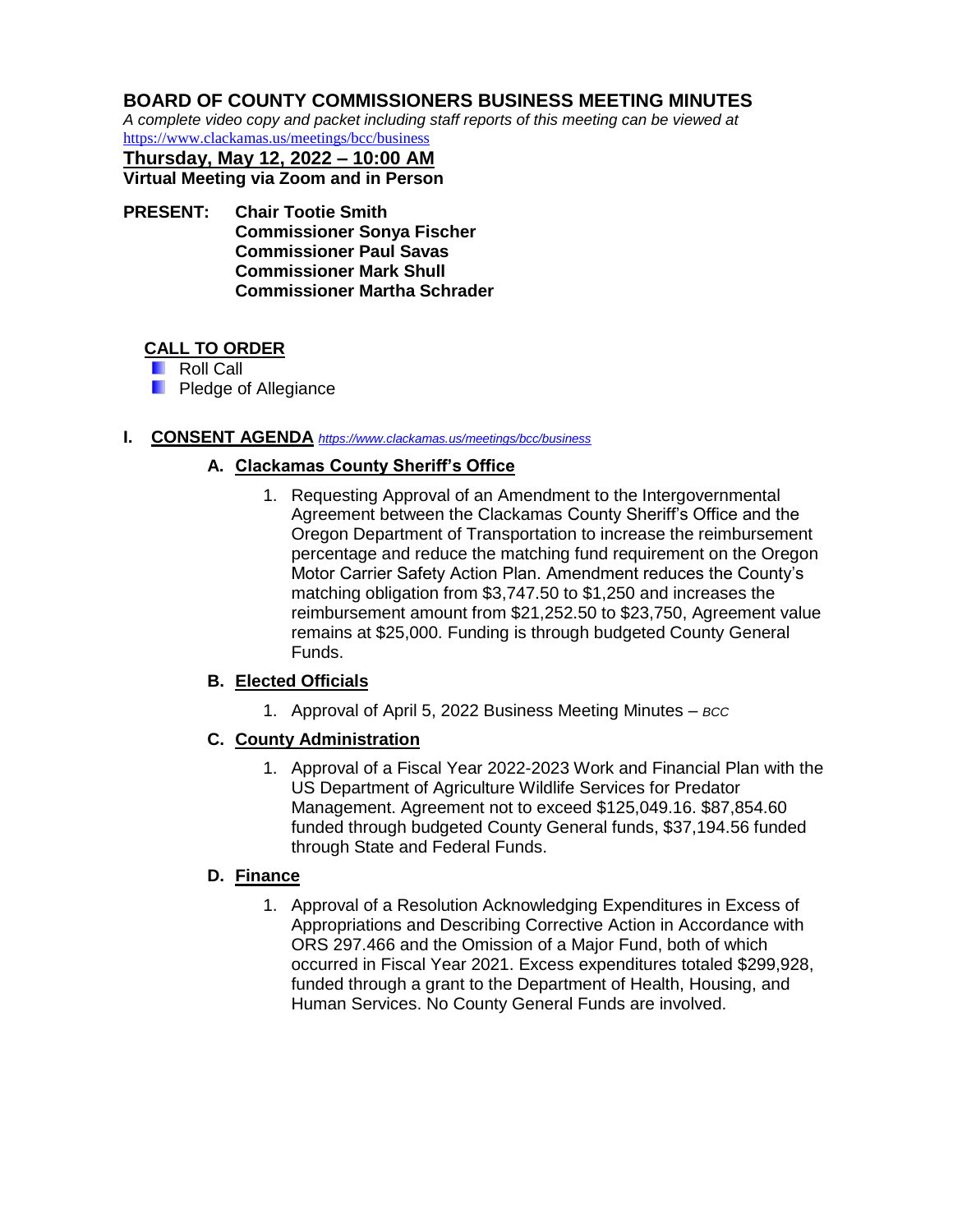#### **E. Health, Housing, & Human Services**

- 1. Approval of a Low-Income Household Water Assistance Program Agreement with Water Environment Services for Payment of Wastewater Services Billing on Behalf of Eligible Low-Income Households. Agreement value not to exceed \$840,019, subject to further appropriations. Funding is through the Oregon Department of Housing and Community Services. No County General Funds are involved.
- 2. Approval of a Low-Income Household Water Assistance Program Agreement with the City of Molalla for Payment of Water and Wastewater Services Billing on Behalf of Eligible Low-Income Households. Agreement value not to exceed \$840,019, subject to further appropriations. Funding is through the Oregon Department of Housing and Community Services. No County General Funds are involved.
- 3. Approval of a Low-Income Household Water Assistance Program Agreement with Oak Lodge Water Services for Payment of Water and Wastewater Services Billing on Behalf of Eligible Low-Income Households. Agreement value not to exceed \$840,019, subject to further appropriations. Funding is through the Oregon Department of Housing and Community Services. No County General Funds are involved.
- 4. Approval of Amendment to Federal Subrecipient Grant Agreement with The Father's Heart Street Ministry for Services to continue the Non-Congregate Hotel Shelter Program. Amendment value is \$124,717, new total grant value is \$558,082. Funding is through the US Department of Housing & Urban Development and Oregon Department of Housing and Community Services. No County General Funds are involved.
- 5. Approval of a Non-Federal Subrecipient Grant Agreement with Zoar Evangelical Lutheran Church to provide Warming Center Services. Total grant value is \$55,005. Funding is through the Oregon Department of Housing & Community Services. No County General Funds are involved.
- 6. Approval of Amendment to the 2022 Intergovernmental Agreement with the Oregon Health Authority for the operation and financing of Community Mental Health, Addiction Treatment, Recovery & Prevention Services, and Problem Gambling Programs. Amendment value is \$501,856.35, new total agreement value is \$9,584,419.14. Funding is through Oregon Health Authority. No County General Funds are involved.

## **F. Technology Services**

1. Approval of an Amendment to a Service Level Agreement with Clackamas County Fire District #1 to include a new dark fiber lease on the Clackamas Broadband eXchange. Amendment value is \$3,060 annually, total annual agreement value is now \$12,180. Funded is through reimbursement by Clackamas County Fire District #1. No County General Funds are involved.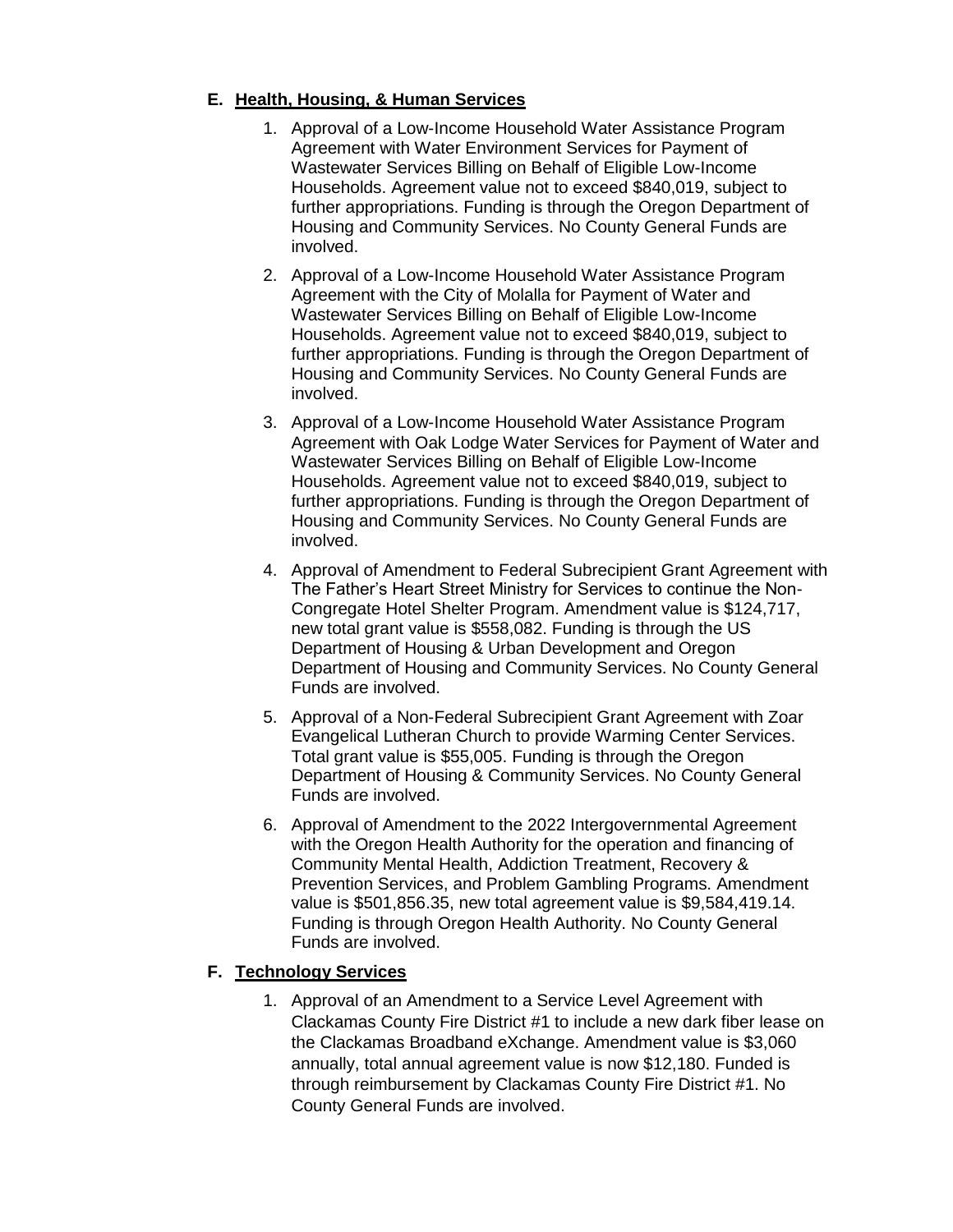2. Approval of a Service Level Agreement with the Oregon Trail School District for dark fiber leases on the Clackamas Broadband eXchange. Annual value of the agreement is \$18,360. Funded is through reimbursement by the Oregon Trail School District. No County General Funds are involved.

#### **G. Transportation & Development**

1. Approval of a Contract with S-2 Contractors, Inc, for the Salmonberry Drive Paving Project. Contract value is \$201,630. Funding is through the County Road Fund. No County General Funds are involved.

Commissioner Shull: "I move for the approval of the consent agenda" Commissioner Fischer: Second

Clerk Called the Poll Commissioner Schrader: Aye Commissioner Shull: Aye Commissioner Savas: Aye Commissioner Fischer: Aye Chair Smith: Aye.–the motion carries 5-0

## **Recess as the Board of County Commissioners and convene as the Water Environment Services Board**

#### **II. \*\*WATER ENVIRONMENT SERVICES CONSENT AGENDA**

*<https://www.clackamas.us/meetings/bcc/business>*

- A. Approval of a Low-Income Household Water Assistance (LIHWA) Program Agreement with Clackamas County for Reimbursement of Wastewater Services Billing on Behalf of Eligible Low-Income Households. Agreement value not to exceed \$840,019, subject to further appropriations. Funding is through the Oregon Department of Housing and Community Services. No County General Funds are involved.
- B. Approval of a Board Order Authorizing Purchase of Standby Diesel & Natural Gas Generator & Load Bank to Provide Backup Power to designated buildings at the Tri-City Water Resource Recovery Facility and Delegating Limited Authority to the County Administrator and the Department of Finance To Complete The Purchase. Contract value is \$173,271. Funding is through Water Environment Services Capital Funds, No general fund dollars

Commissioner Shull: "I move for the approval of the Water Environment Services consent agenda" Commissioner Schrader: Second

Clerk Called the Poll Commissioner Schrader: Aye Commissioner Shull: Aye Commissioner Savas: Aye Commissioner Fischer: Aye Chair Smith: Aye.–the motion carries 5-0

## **Adjourn as the Water Environment Services Board and reconvene as the Board of County Commissioners**